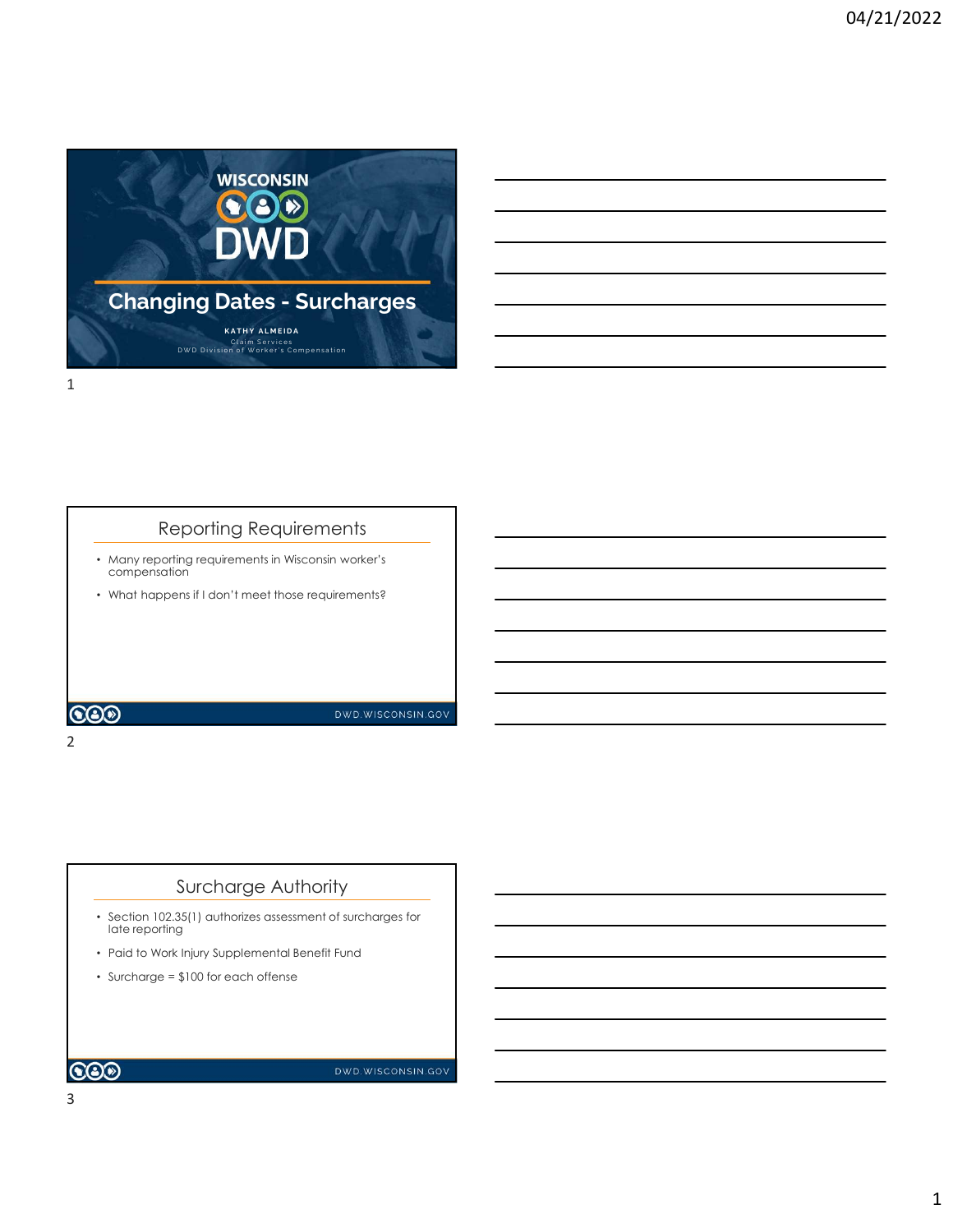### Avoiding Surcharges

Help! The due date for the <mark>final medical</mark> report is almost<br>here and I won't have it by the due date I had given you! \_\_\_\_\_\_\_\_\_\_\_\_\_\_\_\_\_\_\_\_\_\_

- You can extend the due date for medical reports, but only three (3) times before you are locked out
- Then:

oEmail

oUse the email function in Pending Reports

#### 4

#### Avoiding Surcharges (cont.)

dates for medical reports.

 $5<sub>5</sub>$ 

Avoiding Surcharges<br>
Help! The due adds for the **final medical** repart is almost<br>
there and I won't have it by the due date I had given you!<br>
only three (3) times before you are locked out<br>
only three (3) times before you But if I know that the injured worker's recovery is going to take a really long time, how far out can I set the due date for the medical report?

#### **COD**

DWD.WISCONSIN.GOV

# Avoiding Surcharges (cont.)

Help! The due date for the **wage** report is almost here and I won't have it by the due date I had given you!

• You can't extend the due date for wage reports. You need to contact us and ask to have the date extended.

 $\mathbf{CO}\mathcal{D}$ 

DWD.WISCONSIN.GOV

6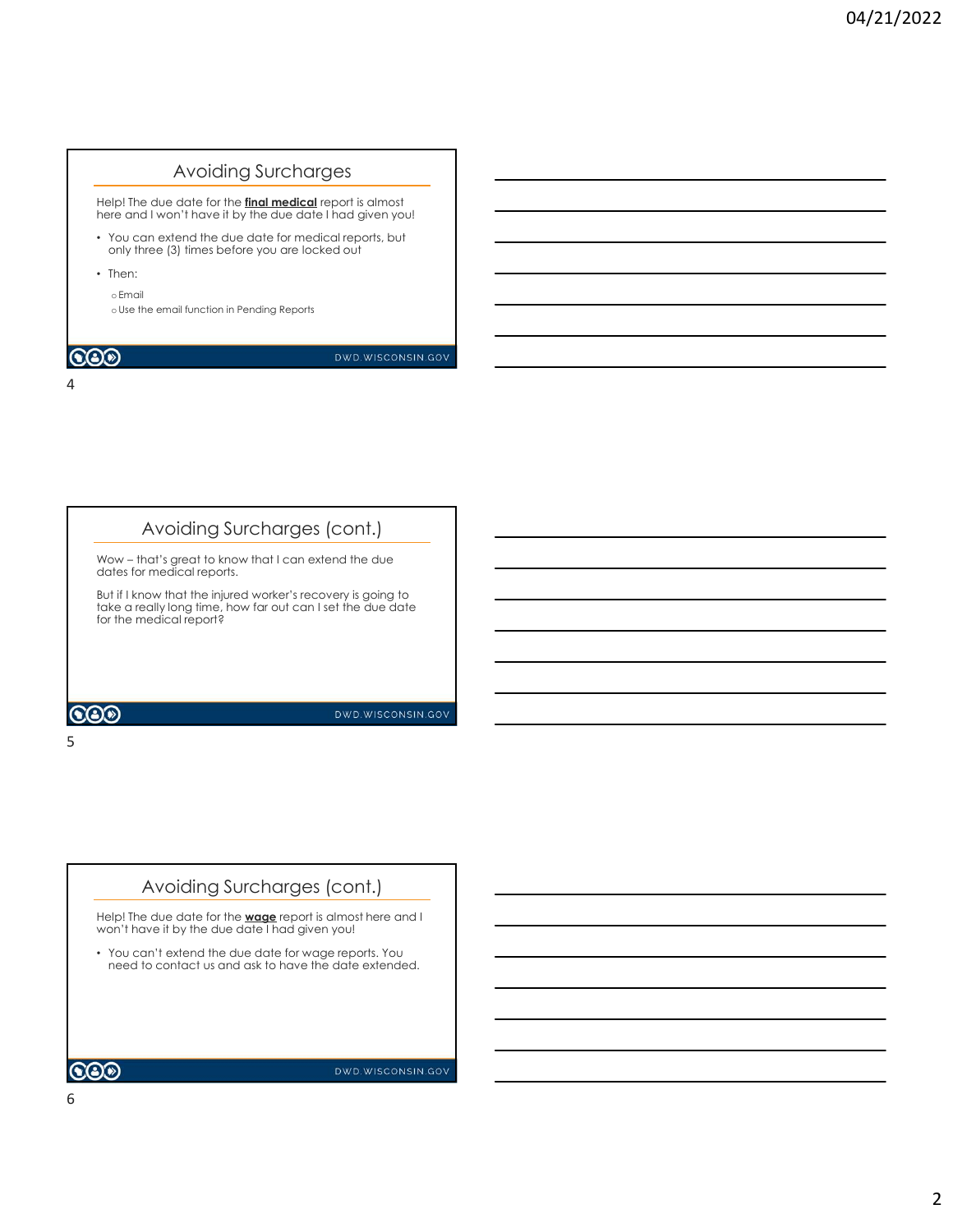#### Surcharge Assessments

How do I know if a surcharge has been assessed?

- Once the due date has passed and the required report has not been received, the surcharge letter will go out the very next day. the claim and the regular difference of the claim and the regular different properties are different model of the state of the control of the control of the control of the control of the control of the due of the due of th
- Once a year, an invoice with all your company's surcharges for the year will be sent out. Pay the surcharges from this invoice. The method of the method of the method of the claim to our analysis of the claim to our attention of the curriculate at the seart will be sent out. Pay the our company's contained at the seart out Pay the our attention – w

7

#### Surcharge Waivers

What if I get a surcharge letter but I know that I already faxed in the medical report?

You must do two things. Don't skip either of them.

8 and 2010 and 2010 and 2010 and 2010 and 2010 and 2010 and 2010 and 2010 and 2010 and 2010 and 2010 and 2010

- 1. Go into the claim and extend the due date don't just<br>fax in the report again.
- each one individually.

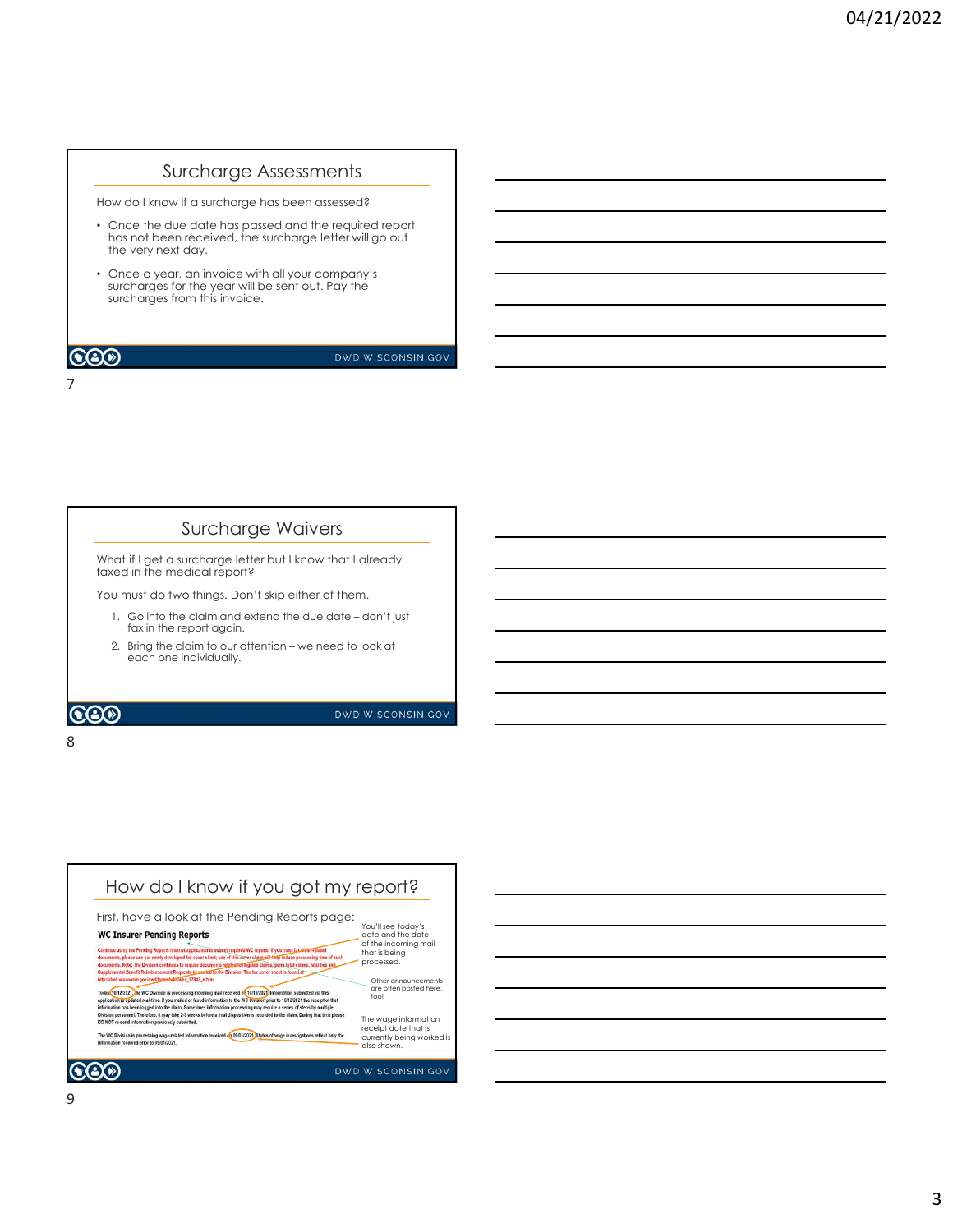## How do I know if you got my report?

- First, have a look at the Pending Reports page.
- Is the date you sent your report before or after the date that is being worked? (In the example on the previous slide, the date being worked is 10/12/21.)
	- oIf you sent your report <mark>before</mark> that date (for example, on **cancelled as a contact with the set of the set o**<br>09/15/21), you can contact WCD to see if it has been processed.
	- oIf you sent your report after that date (for example, on 10/15/21), wait until the date that is shown in Pending Reports has passed.

#### **COD**

DWD.WISCONSIN.GOV

#### 10

# Best Ways to Let WCD Know

- Fax a letter to 608-260-2503 to explain the situation
- Email any questions to Kathy Almeida at Kathrene.Almeida@dwd.wisconsin.gov

oBut don't send any attachments with your email!

• How can Kathy help?

#### $\bigcircledS$

DWD.WISCONSIN.GOV

#### 11